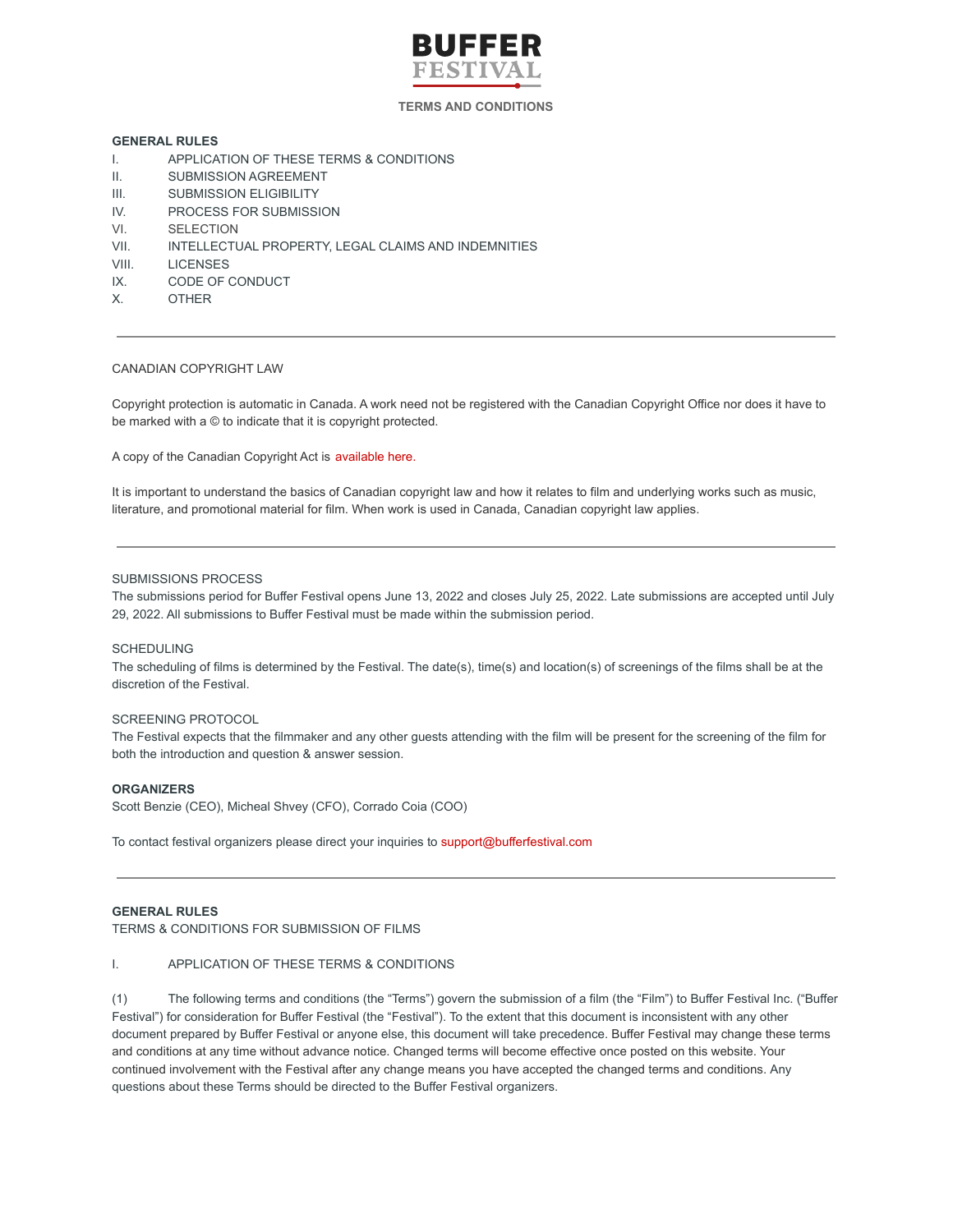

## **TERMS AND CONDITIONS**

# II. SUBMISSION AGREEMENT

(1) By submitting a Film to Buffer Festival for Festival consideration, the submitter (the "Creator") represents that he or she has obtained consent from any and all owners, creators, writers, producers and/or other authorized representatives of the Film whose consent is required to submit the Film to Buffer Festival (the "Film Owners") and screen the Film at the Festival, and has read, understood and agreed to the Terms.

(2) Buffer Festival may reject, but is not required to do so, any submission that it determines in its sole discretion, is not in compliance, in whole or in part, with these Terms, and may revoke any form of compensation offered to the Creator.

# III. SUBMISSION ELIGIBILITY

(5) The Festival is organized into a series of screenings, which are subject to change from year to year but might include, for example: Documentaries, Short Films, Comedy, etc. Buffer Festival may slot selected films into screenings at its sole and absolute discretion. If the Creator wishes the Film to be considered for inclusion in the Comedy or the Short Film etc. screenings, the Creator should express this to the Festival organizers.

(6) Buffer Festival recommends that each Creator submit a minimum of one (1) international premiere. We will accept additional submissions that have already premiered, but the film's premiere status will be taken into consideration when final programming decisions are made.

(7) A Film **may not** be eligible for consideration or submission if:

a. the Film is the only submission from the Creator and has premiered before this annual year's festival; or

b. the Film was previously submitted to Buffer Festival for Festival consideration.

(8) All Films must be submitted online via an accepted file-sharing service as described below. All selected Films must be submitted within the timeframe above in order to be formatted and ingested into Buffer Festival's venues. All selected Films must be submitted in MPEG-4 Part 14 (MP4) format.

# IV. PROCESS FOR SUBMISSION

Submission Procedure

(1) All Films submitted under these Terms must be submitted in accordance with the procedure outlined herein. Buffer Festival may, but is not required to, reject any Film that is not submitted in this way.

(2) To submit a film for Festival consideration, a Creator must: (a) complete the designated registration form provided to the Creator, (b) provide a link to an accepted file-sharing service that hosts an MP4 of the selected content for review by Festival programming staff. Buffer Festival does not accept submissions in any other manner or format, including: content burned to Read/Write (RW) discs, Blu-ray discs or trailers.

(3) Creators should test their files thoroughly before submitting them. The Creator has sole responsibility for ensuring that the submitted files play in their entirety. If Buffer Festival is unable to acquire the files, Buffer Festival will attempt, but is under no obligation, to contact the Creator in order to obtain the files in an alternative manner.

(4) Buffer Festival may accept late submissions at its sole and absolute discretion.

## VI. SELECTION

(1) Buffer Festival will consider for inclusion in the Festival all eligible films that have been submitted by the above deadline and in accordance with these Terms. Buffer Festival reserves the right to consider for inclusion in the Festival, and include in the Festival, films received at any time and through any means, channel or process, including means, channels or processes other than those outlined in these Terms. Nothing in these Terms or otherwise requires Buffer Festival to select for Festival inclusion any of the Films submitted through the process outlined in these Terms.

(2) All selection decisions are at the sole and absolute discretion of Buffer Festival, and are final and unreviewable. Buffer Festival is not required to provide any feedback, comments or reasons, or any other information, regarding the selection or non-selection of any submitted Film or the process by which Films are or have been selected. Buffer Festival is not responsible or liable for its selection decisions; for the contents of any internal comments or feedback regarding the Film that are or may be obtained from the Creator or anyone else; for any communications by any representative of Buffer Festival relating to the Film or the Festival selection process; for the manner in which the Film shall be, is or was considered and reviewed; or for any failure on the part of the Festival to provide the Creator or anyone else with information concerning Buffer Festival's consideration and/or review of the Film.